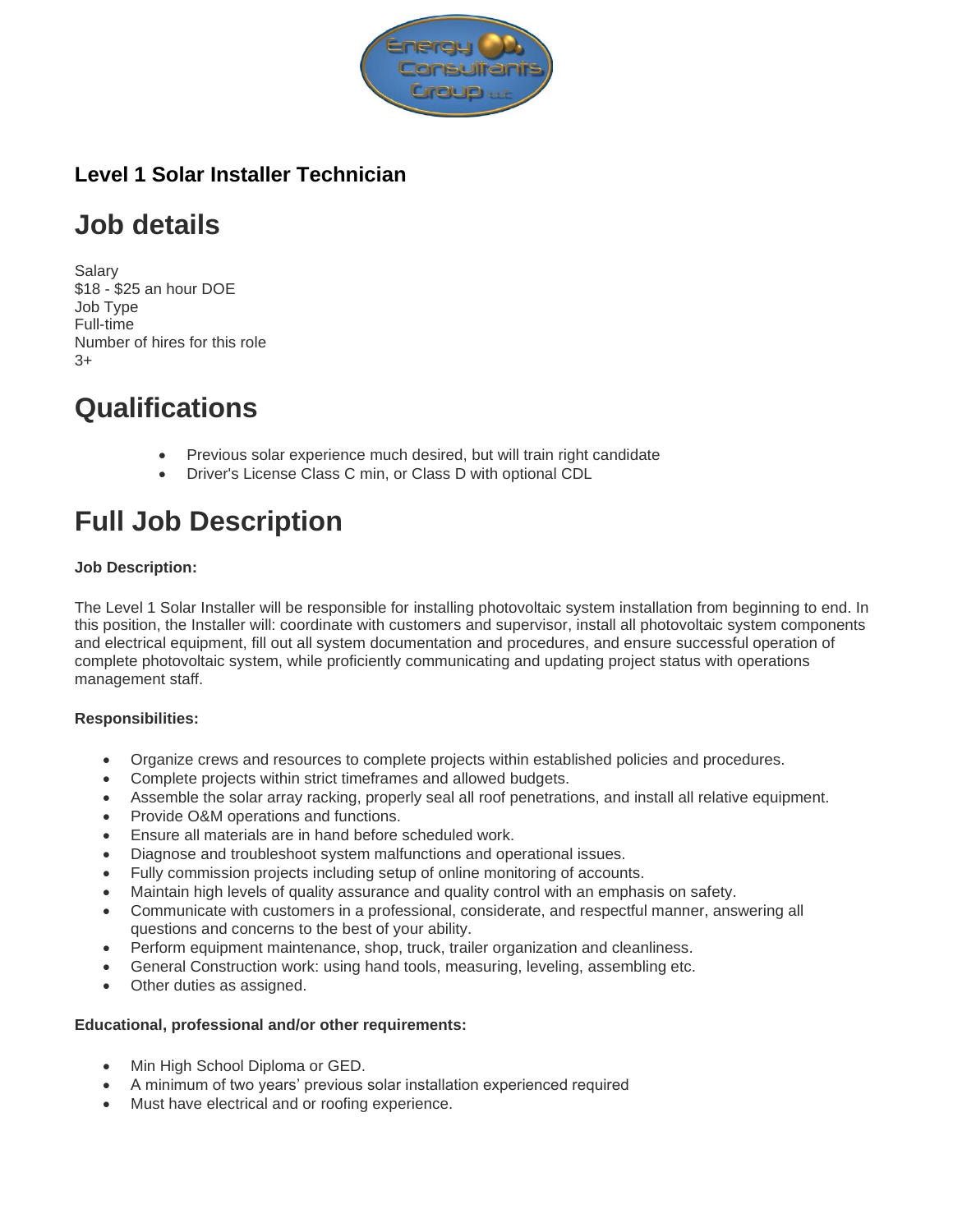

- Requires own tools and power tools.
- General construction knowledge to include: roofing, electrical, carpentry skills, general ladder & scaffolding experience.
- Required clearance of a background check and DMV record.
- Must be able to work overtime, have flexible hours, travel to job-sites & stay overnight as required.
- Experience with electrical work involving up to 600 VDC and 240 VAC.
- Experience complying with OHSA safety requirements and regulations. Prefer OSHA 10 Cert.
- Professional appearance and excellent customer service.
- Great attention to detail.
- Prefer experience with heavy equipment such as material handlers, loaders, forklifts, excavators, trenchers, boring machines.
- Good Attendance and being prompt with attention to details.
- Maintain valid Driver's License and clean driving record (MVR pull program mandatory).
- Ability to innovate and improve operations and solve complex problems.
- Thrive in a team environment.
- High integrity and enthusiasm and a genuine desire to excel oneself and the company!

#### **Physical Requirements:**

While performing the duties of this job, the employee is frequently required to do the following:

- Must have full range and mobility in upper and lower body; ability to work in various positions & environments, including, but not limited to, stooping, standing, bending, sitting, kneeling and squatting for extended periods of time.
- Ability to lift, pull and push materials and equipment weighing approximately 50 pounds on a frequent basis.
- Working conditions require being exposed to outdoor weather conditions.

#### **Benefits for Full-Time Positions:**

- Competitive hourly wages with benefits.
- Career path opportunities for top performers.

#### **Other Duties**

Please note this job description is not designed to cover or contain a comprehensive listing of activities, duties or responsibilities that are required of the employee for this job. Duties, responsibilities and activities may change at any time with or without notice.

Job Type: Full-time

Pay: \$18.00 - \$25.00 per hour DOE

Benefits:

- Dental insurance Available
- Health insurance Available
- Referral program
- Tuition reimbursement
- Vision insurance Available

Schedule: